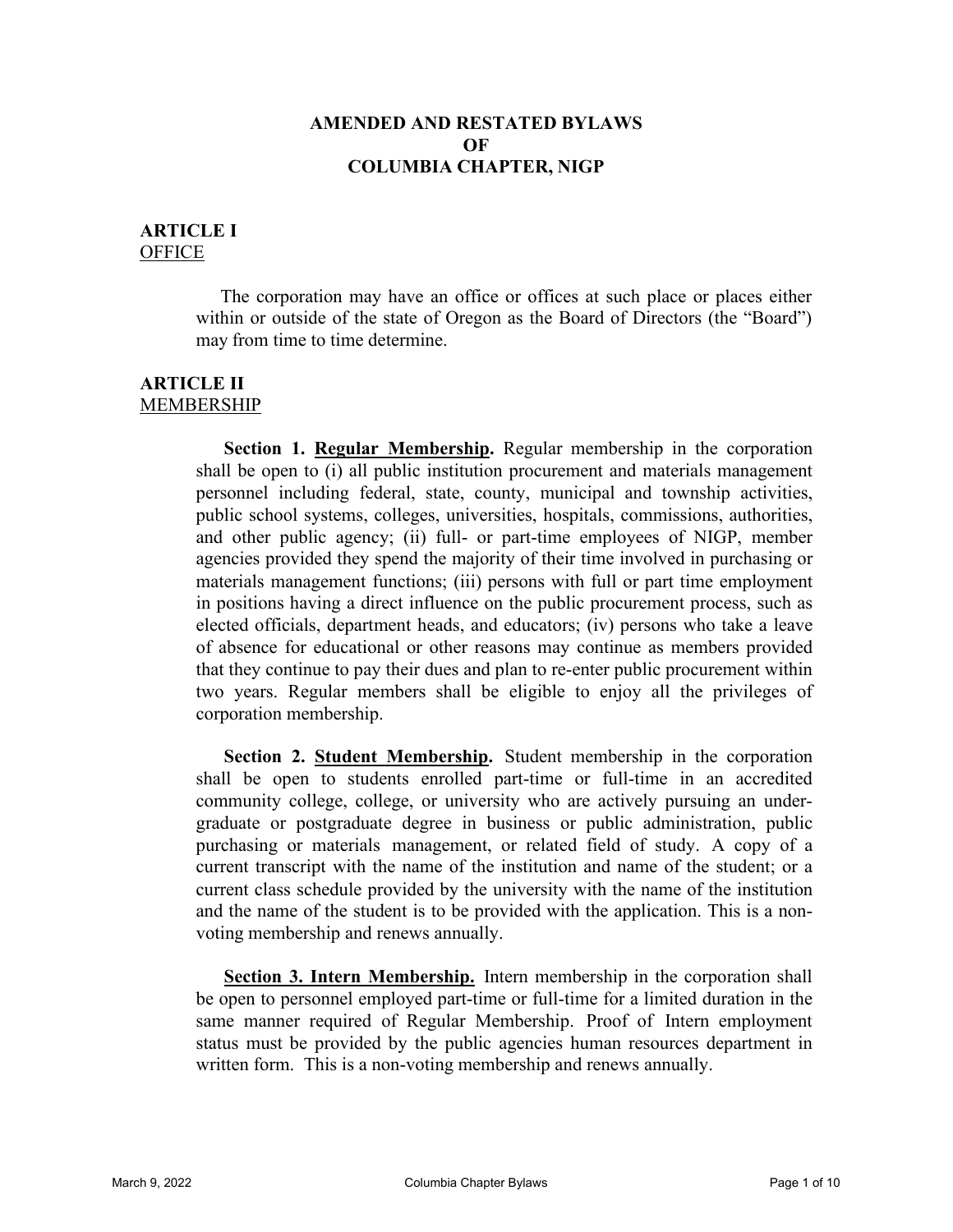**Section 4. Retired Membership.** Retired membership in the corporation shall be open to retired former chapter members who are no longer active in public procurement. Retired membership privileges are limited to meeting attendance, receipt of chapter mailings and committee participation. Retired members shall be eligible to enjoy all the privileges of regular corporation membership, except they (i) may not serve on the Board or as officers of the corporation, and (ii) must pay for meals served at general membership meetings, with the exception of the holiday social.

**Section 5. Lifetime Membership.** Lifetime membership shall be honorary and conferred by unanimous vote of the Board of Directors upon nomination by a regular member. Honorary membership is awarded to individuals who have made distinguished contribution to the purchasing profession or the Columbia Chapter, NIGP. Lifetime Members shall be entitled to vote and hold office. Lifetime Members shall be exempt from payment of dues.

**Section 6. Definition of Members.** As used in these Bylaws, the terms "member" or "membership" shall include persons holding regular, retired, student, intern, and lifetime memberships.

Section 7. Marketing and Solicitation. Chapter members of any kind may not utilize their chapter membership, the chapter website, chapter meetings or chapter events to market or promote a business in which they, or their immediate family members, have a financial interest.

**Section 8. Application for Membership.** Membership shall be by written application approved by Membership Director with notice to the Board

**Section 9. Membership Dues.** Dues will be assessed on an organization or individual basis. Annual dues will cover the period from January 1 through December 31. The amount of dues will be set from time to time by a majority vote of members having received the Board's recommendation as to the amount of dues. A member joining after July 1 will be assessed half of the annual dues for the year in which they join. At the Board's discretion the Board may rollover membership dues to the following year. This shall be reviewed and approved by the Board prior to announcing to Columbia Chapter's Membership.

**Section 10. Transference of Dues.** If an employee leaves an agency and the agency has paid for their membership dues, the agency can apply the remainder of the membership to another employee upon the employee's approved application. If an employee leaves an agency and the employee has paid their own membership dues, the employee may continue with the remainder of their membership term. Member shall be responsible for notifying Columbia Chapter of changes in membership.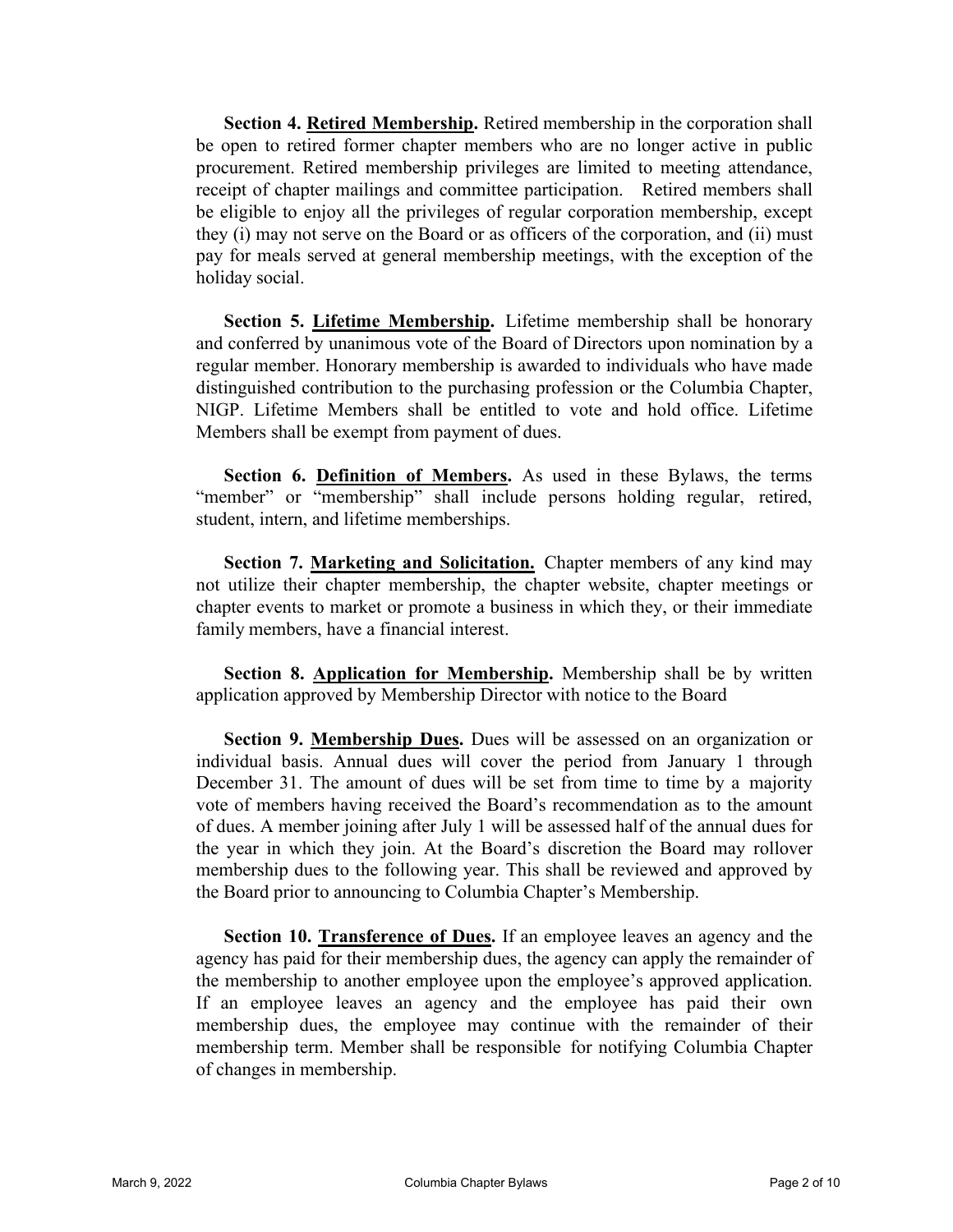### **ARTICLE III** MEETINGS OF MEMBERS

**Section 1. Annual Meeting.** An annual meeting of the members shall be held in the spring of each year on such date, time and place as determined by the Board. Members shall receive notice of such meeting in accordance with the requirements of the Oregon Nonprofit Corporation Act (the "Act"). At the annual meeting, the members shall transact such business as may properly be brought before them.

**Section 2. Regular and Special Meetings.** The members shall hold a minimum of one regular meeting per year. Special meetings shall be held on call of the Board or ten percent of the members. Notice of special meetings shall be provided in accordance with the requirements of the Act. The members shall meet, at their discretion, approximately five times per year.

**Section 3. Member Action and Elections.** Members shall act upon those issues they choose to act upon and upon those issues placed before them by the Board, which shall include without limitation: election and removal of Board members and any other issue for which member action is required by the Act, the corporation's Articles of Incorporation or these Bylaws. Members shall take action at a meeting, or without a meeting, by a majority vote. At the discretion of the President, elections shall be held either electronically, or at a meeting of members. The members shall be properly notified of the election method no less than 14 days prior to the date elections are held.

# **ARTICLE IV** BOARD OF DIRECTORS

**Section 1. General Powers.** The affairs of the corporation shall be managed by the Board.

**Section 2. Elected Directors.** Only regular members may serve on the Board. Further, only members that represent an agency or hold individual national NIGP membership may serve on the Board. The president, and vice-president must hold national NIGP membership. The Board shall be comprised of four (4) regular directors and five (5) directors-at-large. The term "Board members" shall refer to all nine (9) of these directors. The Board members shall be elected at the annual meeting of the members. Regular directors shall be elected for a term of four (4) years; however, regular directors shall only serve until the earliest to occur of (a) completion of their four (4) year term, or (b) the ending of the year in which they serve as past president, or (c) until the director no longer qualifies for regular membership, or (d) resignation by the director. The terms of the regular directors and the directors-at-large shall be staggered. Regular directors may be reelected for new four (4) year terms. Directors-at-large shall be elected for a term of three (3) years. *The term of office for all Directors and Officers shall commence on January 1.*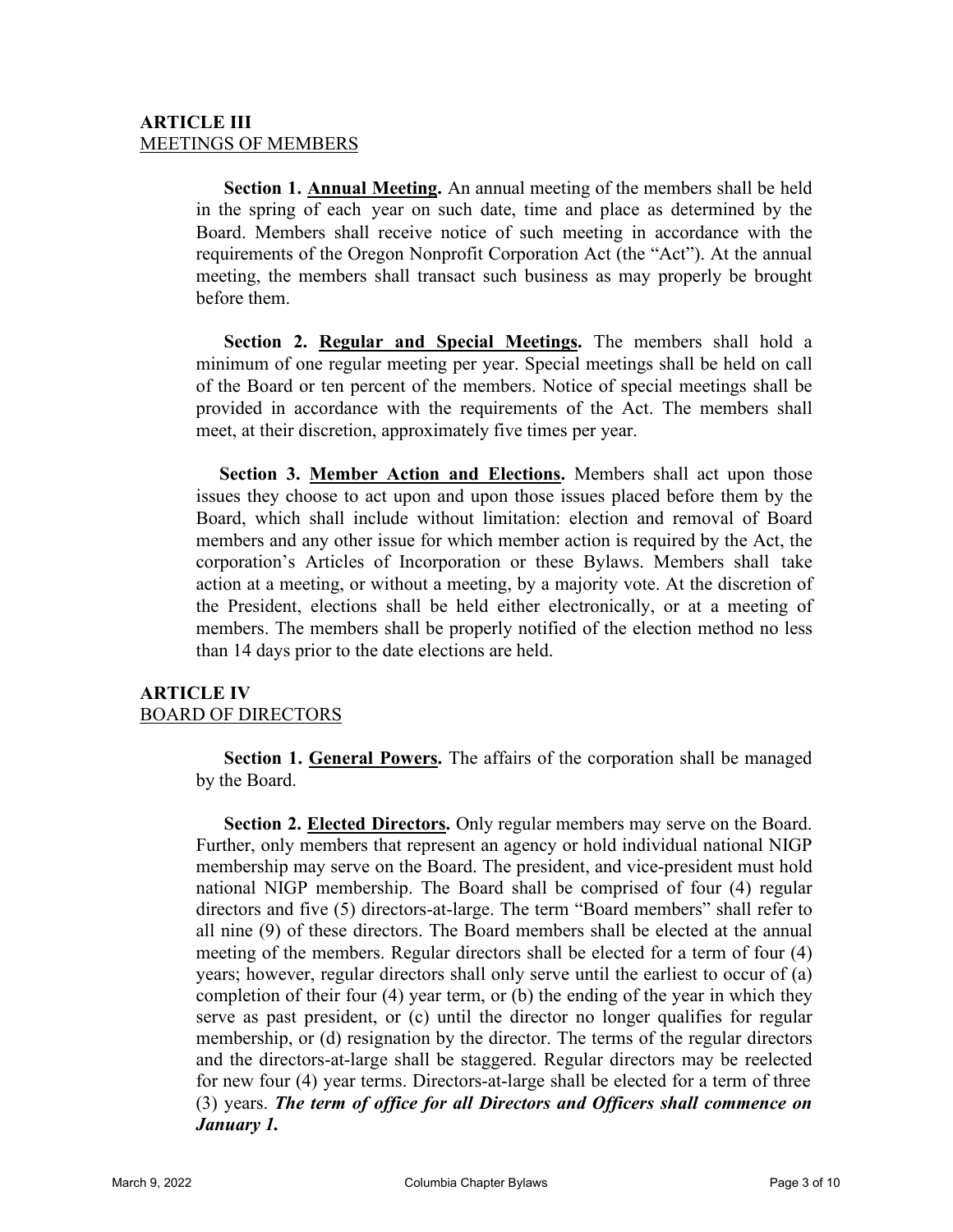Section 3. Regular Directors Serve as Officers. Unless otherwise required due to a vacancy, the regular directors shall serve as officers of the corporation in the following manner:

#### **Year of Office held by Regular Directors:**

| Year            | <b>Office</b>         |
|-----------------|-----------------------|
| 1st.            | Secretary             |
| 2 <sub>nd</sub> | <b>Vice President</b> |
| 3rd             | President             |
| 4th             | Past President        |

**Section 4. Removal.** Any Board member may at any time be removed, with or without cause, from the Board by the majority vote of the members.

**Section 5. Eligibility.** Only members holding regular membership are eligible for nomination to an elected Board position. Elected directors shall fulfill the term of their current office prior to seeking any other vacant Columbia Chapter elected board position.

Section 6. Vacancies. Vacancies shall be filled in accordance with the following procedures:

- A. In case of vacancy of the regular director holding the office of president, the regular director holding the office of vice president shall immediately succeed to the office of president. The successor shall serve their predecessor's remaining term as regular director and shall serve as an officer of the corporation in the same manner as such predecessor would have served.
- B. In case of vacancy of the regular director holding the office of vice president, the regular director holding the office of secretary shall immediately succeed to the office of vice president. The successor shall serve their predecessor's remaining term as regular director and shall serve as an officer of the corporation in the same manner as such predecessor would have served.
- C. In case of vacancy of the regular director holding the office of secretary, the Board will call a special meeting of the members for the purpose of electing a member to fill such vacancy. A member elected to fill such vacancy shall serve their predecessor's remaining term as regular director and shall serve as an officer of the corporation in the same manner as such predecessor would have served. The president may appoint a member to act in the temporary capacity of the vacant office until an election is held.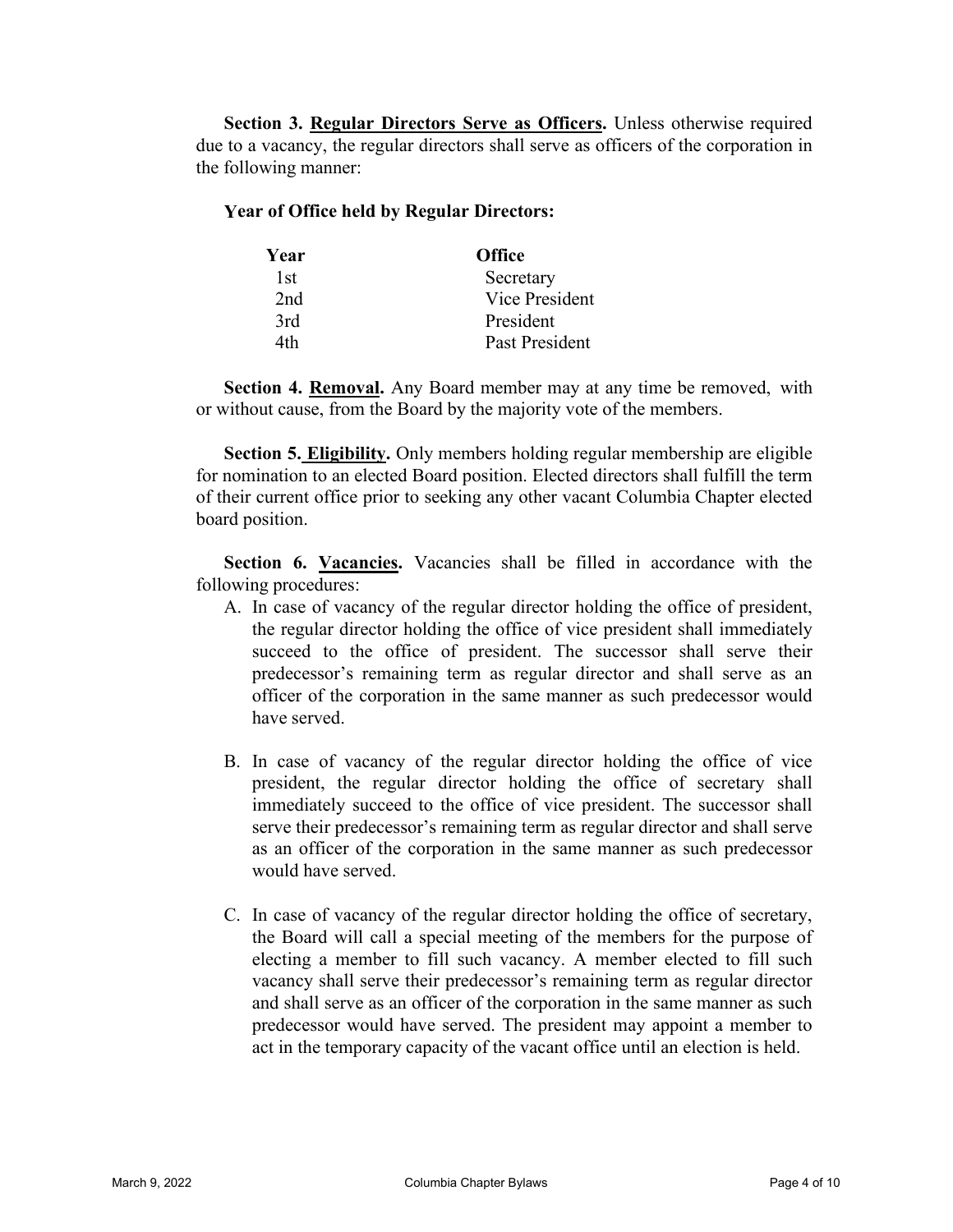- D. In the case of vacancy of a director-at-large, the Board shall appoint a successor to fill such vacancy. The successor shall serve their predecessor's remaining term as director-at-large.
- E. The president shall appoint a past president to complete the Board term of a past president whose office is vacant.

**Section 7. Regular Meeting.** The Board shall hold a regular meeting in the spring of each year on such date and at such time and reasonably accessible place (within or outside of the state of Oregon) as shall be determined by the Board with three (3) days written notice from the president of the corporation.

**Section 8. Special Meetings.** Unless provided by Board resolution, all meetings of the Board other than the regular meeting shall be special meetings. Special meetings of the Board may be called on three (3) days written request of either a majority of the Board members or the president of the corporation to be held at such time and such reasonably accessible place (either within or outside of the state of Oregon) as specified in the notice of the meeting. Written notice of the date, time and place of special meetings shall be given to the Board three (3) days before such meeting.

**Section 9. Notice.** Whenever notice is required to be given to a Board member, it shall be given in writing whether in person or by mail or e-mail. It shall be addressed to the Board member at their address as it appears in the records of the corporation, with any necessary postage thereon prepaid. Such notice will be deemed to be given at the time when the same shall be deposited in the United States mail or transmitted electronically. Notice may also be transmitted by a telephonic facsimile communication device to the facsimile number of the Board member as it appears in the records of the corporation, which shall be deemed effective to the same extent as if the original had been personally delivered or mailed, provided the receiving Board member's device was operating at the time the notice was so transmitted.

**Section 10. Waiver of Notice.** Whenever any notice is required by law or under the provisions of these Bylaws to be given to any Board member a waiver thereof in writing signed by the person or persons entitled to such notice, whether before or after the time stated therein, shall be deemed equivalent to the giving of such notice.

Attendance of a Board member at any meeting shall constitute a waiver of notice of such meeting, except when a Board member attends a meeting for the express purpose of objecting to the transaction of any business because the meeting is unlawfully called or convened. Neither the business to be transacted nor the purpose of any regular or special meeting of the Board need be specified in the notice or waiver of notice of such meeting unless required by these Bylaws.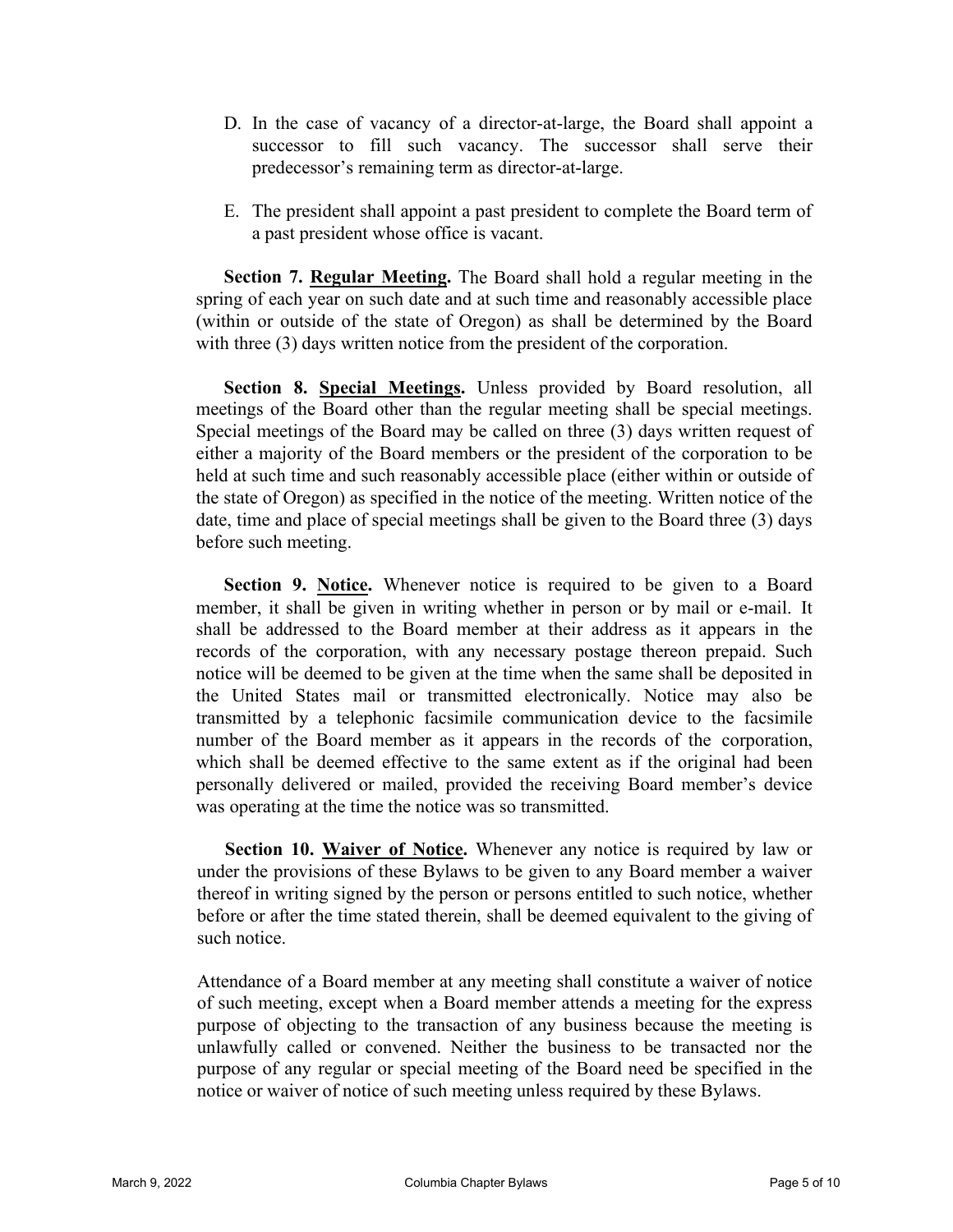**Section 11. Telephonic/Virtual Meetings.** Any or all Board members may participate in a regular or special meeting by, or conduct the meeting through, use of any means of communication by which Board members participating may simultaneously hear each other during the meeting. A Board member participating in a meeting by this means shall be deemed to be present in person at the meeting.

**Section 12. Unanimous Action.** Any action required by law or under the provisions of the Articles of Incorporation or these Bylaws to be taken at a meeting of the Board, or any action which may be taken at a meeting of the Board, may be taken without a meeting if a consent in writing setting forth the action so taken is signed by all of the Board members entitled to vote with respect to the subject matter thereof. Such consent shall have the same force and effect as a unanimous vote.

**Section 13. Quorum.** For the purposes of transacting business at any Board meeting, a quorum shall consist of a majority of the number of Board members in office and entitled to vote.

**Section 14. Proxies.** Board members may be represented in any meeting of the Board by written proxy, but only if the proxy is granted to another Board member.

**Section 15. Manner of Acting.** The act of a majority of Board members who are entitled to vote and who are present at a meeting at which a quorum is present shall be the act of the Board unless the act of a greater number is required by law, by the Articles of Incorporation or by these Bylaws. Deadlock shall be broken by membership vote at a special meeting duly called.

**Section 16. Counsel.** The Board may appoint legal counsel for the corporation.

**Section 17. Compensation of Board Members.** By resolution of the Board, expenses of attendance, if any, may be paid for each regular or special meeting of the Board, provided that nothing herein contained shall be construed to preclude any Board member from serving the corporation in any other capacity and receiving reasonable compensation therefore.

**Section 18. Directors-at-Large Duties.** Directors-at-large shall attend Board meetings, vote and perform duties as prescribed by the president.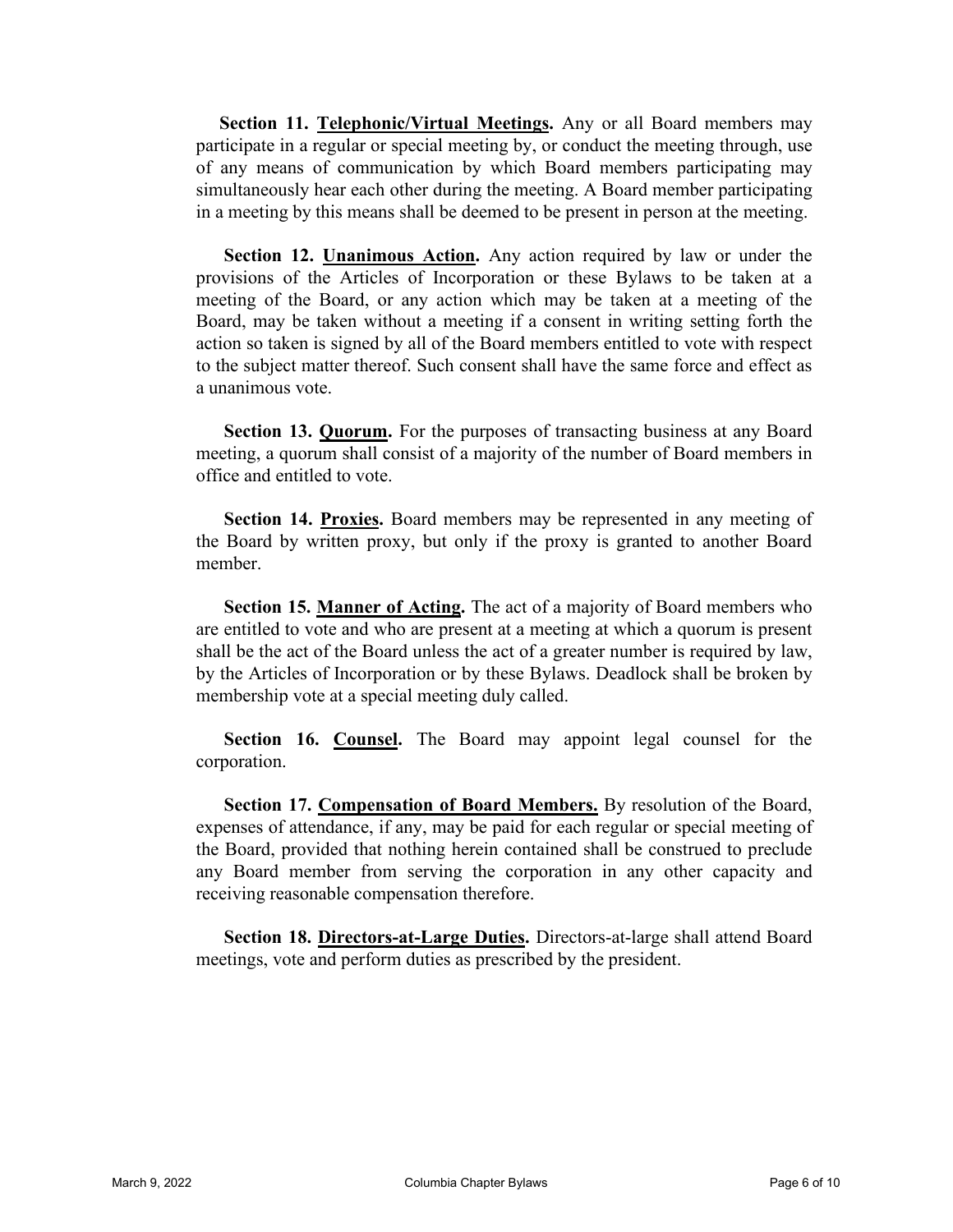**Section 1. Officers.** Only regular members may serve as officers of the corporation. The officers of the corporation shall be a president, vice president, secretary and past president. The officers shall consist of regular directors in accordance with Article IV of these Bylaws.

**Section 2. Compensation.** The officers and agents of the corporation shall not receive salary compensation.

**Section 3. President.** The president shall be the chief executive officer of the corporation and, subject to the direction of the Board, shall have general management of its business, properties, and affairs. The president shall preside at all meetings of the Board and may sign, with the secretary or any other proper officer of the corporation authorized by the Board, any contracts or other instruments which the Board has authorized to be executed, except in cases where the signing and execution thereof shall be expressly delegated by the Board or by these Bylaws to some other officer or agent of the corporation or shall be required by law to be otherwise signed or executed. The president shall perform such other duties as may be prescribed to them by the Board from time to time

**Section 4. Vice President.** In the absence of the president or in the event of their death or inability or refusal to act, the vice president shall perform the duties of the president until a new president takes office and when so acting shall have all the powers of and be subject to all the restrictions upon the president. The vice president shall perform such other duties as from time to time may be assigned to them by the Board or the president.

**Section 5. Secretary.** The secretary shall keep the minutes of the meetings of the Board and see that all notices are duly given in accordance with the provisions of these Bylaws or as required by law; be custodian of the corporate records and in general perform all duties incident to the office of secretary and such other duties as from time to time may be assigned to them by the Board or the president.

**Section 6. Past President.** The past president shall have no responsibility to the corporation other than to provide general counsel to the other officers by reason of serving as past president.

### **ARTICLE VI** DIRECTORS AT LARGE

The directors-at-large shall be the intergovernmental cooperative purchasing (ICP) committee chair, the meetings and logistics committee chair, the membership committee chair, the professional development committee chair and the treasurer.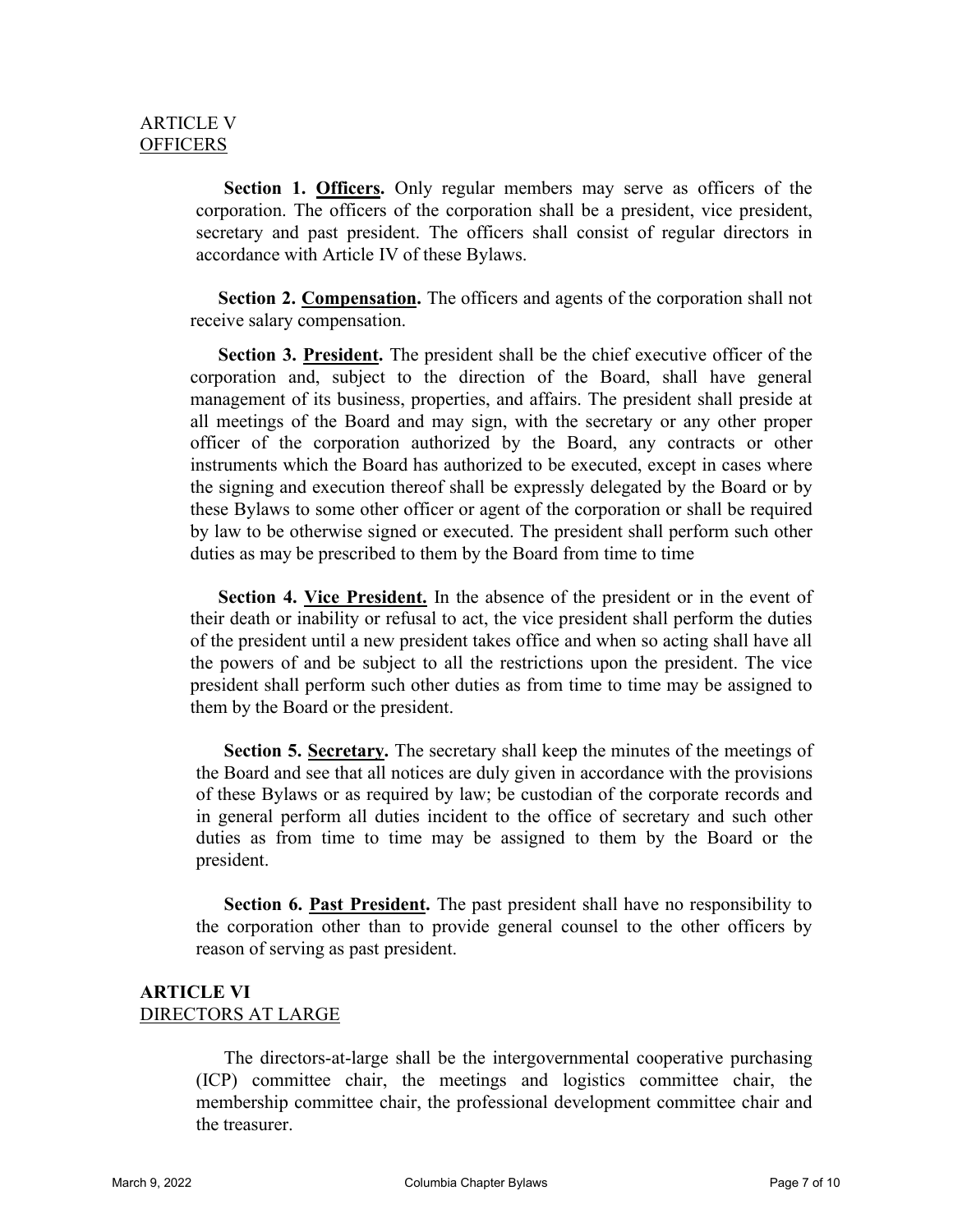**Section 1. Treasurer.** The treasurer shall have charge and custody of and be responsible for all funds and securities of the corporation, receive and give receipts for moneys due and payable to the corporation from any source whatsoever, deposit all such moneys in the name of the corporation in such banks, trust companies, or other depositories as shall be selected in accordance with the provisions of Article VII of these Bylaws, and in general perform all the duties incident to the office of treasurer and such other duties as from time to time may be assigned to them by the Board or the president.

#### **ARTICLE VII COMMITTEES**

**Section 1. General.** Subject to the Act and the provisions of the Articles of Incorporation and these Bylaws, the president may from time to time appoint such committees, as it deems appropriate. Membership on these committees need not be limited to Board members, provided, however, that at least one (1) Board member shall serve on each committee.

**Section 2. Board Nominating Committee.** The Board Nominating Committee shall consist of not less than three (3) members appointed by the president. At least two of the members serving on the committee shall also be members of the Board. The chairman of the committee shall be appointed by the president.

A. The committee shall receive and evaluate recommendations from the members regarding individuals suggested for candidacy for a position as a regular director or director-at-large.

The committee shall select at least one (1) candidate for each position on the Board for which a term is expiring. This slate of nominees will be turned over to the president no later than five (5) days prior to the meeting at which Board members are to be elected.

No changes in nominees on this slate may be made after submission to the president except at the request of the nominee.

E. Nominations may be made from the floor at the *annual membership* meeting, but only if the nominee has given express permission that their name be placed in nomination.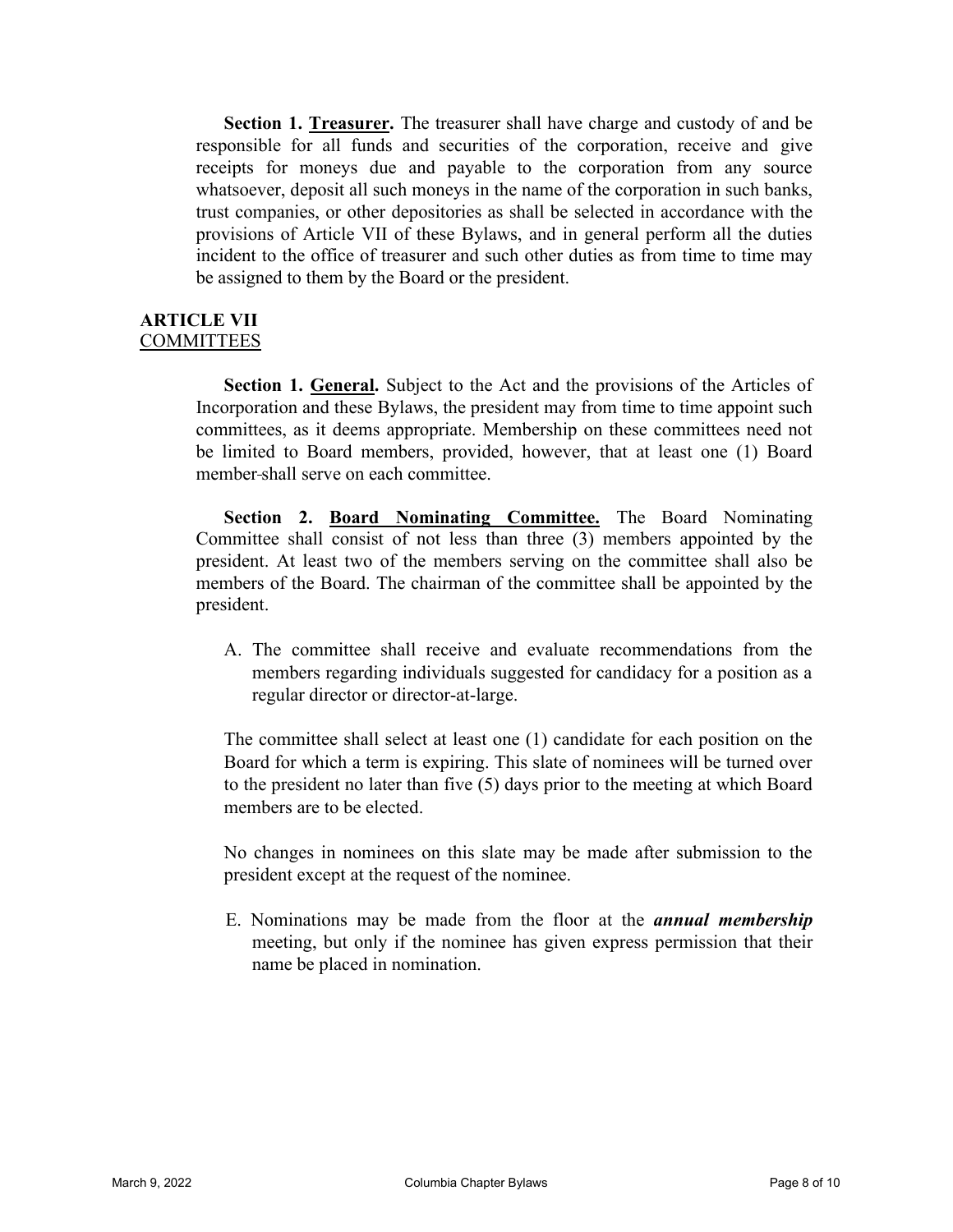**Section 3. Audit Committee.** The Audit committee shall consist of not less than two members appointed by the president. The audit shall be performed no later than April 30. At least two (2) of the members serving on the committee shall also be members of the Board. This committee shall report its findings to the membership at the next meeting of the members. This report will give a statement of accounts based upon actual expenses incurred and income received for the prior year.

# **ARTICLE VIII** GENERAL PROVISIONS

**Section 1. Contracts.** The Board may authorize any officer or officers or agent or agents of the corporation to enter into any contract or execute and deliver any instrument in the name of and on behalf of the corporation and such authority may be general or confined to specific instances.

**Section 2. Checks, Drafts, Etc.** All funds of the corporation shall be deposited from time to time to the credit of the corporation in such banks, trust companies or other depositories as the Board may select. All checks, drafts or other orders for the payment of money, notes or other evidences or indebtedness issued in the name of the corporation shall be signed by the president, the vice president or the treasurer. Before a check, draft, or other order can be made to a corporation member, a Payment Request form must be submitted to the Treasurer. The Payment Request form shall be signed by two of the following officers: the President, Vice President, and/or Treasurer.

**Section 3. Fiscal Year.** The corporation's fiscal year shall end on December 31 of each year.

**Section 4. Rules of Order.** The parliamentary rules contained in the current edition of Robert's Rules of Order shall govern in all cases where they do not conflict with the Act, the Articles of Incorporation, these Bylaws or any rules adopted by the Board or any committees thereof.

# **ARTICLE IX** BOOKS AND RECORDS

The corporation shall keep correct and complete books and records of account and shall keep minutes of the proceedings of its Board.